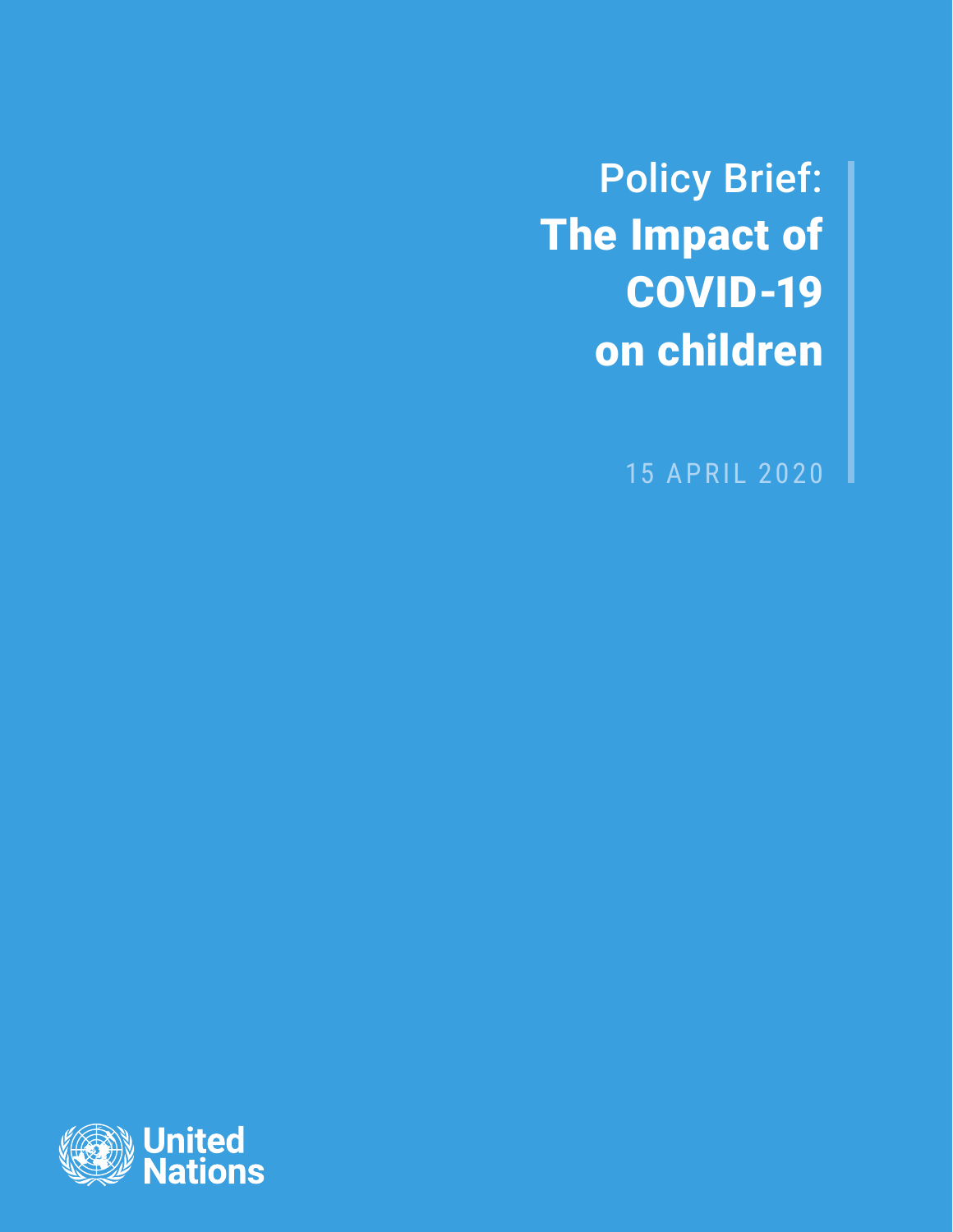## **Executive Summary**

**Children are not the face of this pandemic. But they risk being among its biggest victims. While they have thankfully been largely spared from the direct health effects of COVID-19 - at least to date – the crisis is having a profound effect on their wellbeing. All children, of all ages, and in all countries, are being affected, in particular by the socio-economic impacts and, in some cases, by mitigation measures that may inadvertently do more harm than good. This is a universal crisis and, for some children, the impact will be lifelong.** 

**Moreover, the harmful effects of this pandemic will not be distributed equally. They are expected to be most damaging for children in the poorest countries, and in the poorest neighbourhoods, and for those in already disadvantaged or vulnerable situations.**

There are three main channels through which children are affected by this crisis: infection with the virus itself; the immediate socioeconomic impacts of measures to stop transmission of the virus and end the pandemic; and the potential longer-term effects of delayed implementation of the Sustainable Development Goals.

All of this is affecting children in multiple ways:

- > **Falling into poverty:** An estimated 42-66 million children could fall into extreme poverty as a result of the crisis this year, adding to the estimated 386 million children already in extreme poverty in 2019.
- > **Exacerbating the learning crisis:** 188 countries have imposed countrywide school closures, affecting more than 1.5 billion children and youth. The potential losses that may accrue in learning for today's young generation, and for the development of their human capital, are hard to fathom. More than two-thirds of countries have introduced a national distance learning platform, but among low-income countries the share is only 30 percent. Before this crisis, almost one third of the world's young people were already digitally excluded.
- > **Threats to child survival and health:** Economic hardship experienced by families as a result of the global economic downturn could result in hundreds of thousands of additional child deaths in 2020, reversing the last 2 to 3 years of progress in reducing infant mortality within a single year. And this alarming figure does not even take into account services disrupted due to the crisis – it only reflects the current relationship between economies and mortality, so is likely an under-estimate of the impact. Rising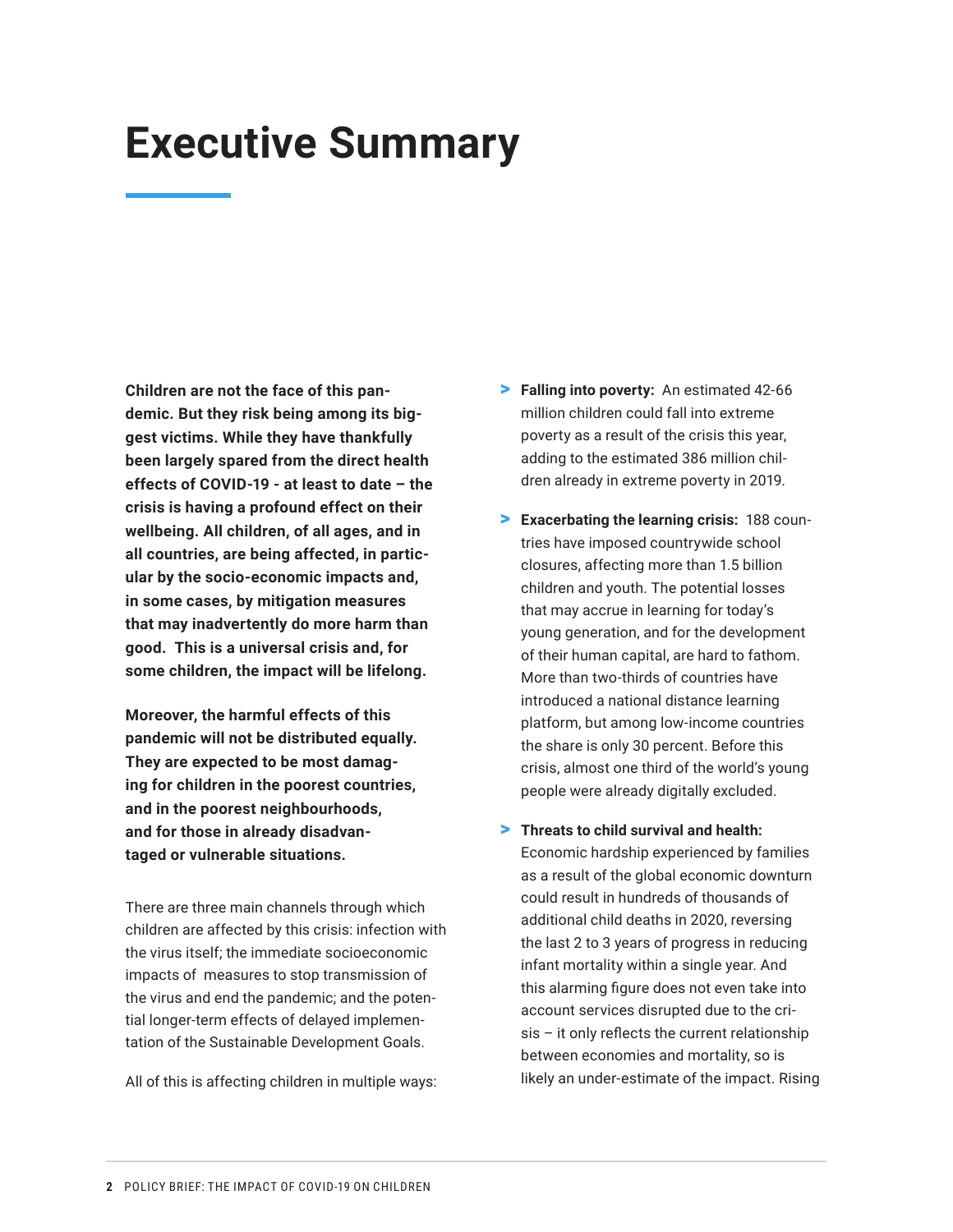malnutririon is expected as 368.5 million children across 143 countries who normally rely on school meals for a reliable source of daily nutrition must now look to other sources. The risks to child mental health and well being are also considerable. Refugee and internally displaced children as well as those living in detention and situations of active conflict are especially vulnerable.

> **Risks for child safety:** Lockdowns and shelter in place measures come with heightened risk of children witnessing or suffering violence and abuse. Children in conflict settings, as well as those living in unsanitary and crowded conditions such as refugee and IDP settlements, are also at considerable risk. Children's reliance on online platforms for distance learning has also increased their risk of exposure to inappropriate content and online predators

This policy brief provides a deeper analysis of these effects. It identifies also a series of immediate and sustained actions for the attention of goverments and policymakers, including in relation to the following three priorities:

• **Rebalance the combination of interventions to minimize the impact of standard physical distancing and lockdown strategies on children in low-income countries and communities and expand social protection programmes to reach the most vulnerable children.**

- **Prioritize the continuity of child-centred services, with a particular focus on equity of access – particularly in relation to schooling, nutrition programmes, immunization and other maternal and newborn care, and community-based child protection programmes.**
- **Provide practical support to parents and caregivers, including how to talk about the pandemic with children, how to manage their own mental health and the mental health of their children, and tools to help support their children's learning.**

For each of the above, specific protections must be put in place for vulnerable children including refugees, the displaced, homeless, migrants, minorities, slum-dwellers, children living with disabilities, street children, living in refugee settlements, and children in institutions.

Now is the time to step up international solidarity for children and humanity— and to lay the foundations for a deeper transformation of the way we nurture and invest in our world's youngest generation.

The United Nations system – our agencies, funds, programmes and the Secretariat entities – are working across all settings and stand ready to support all governments and societies.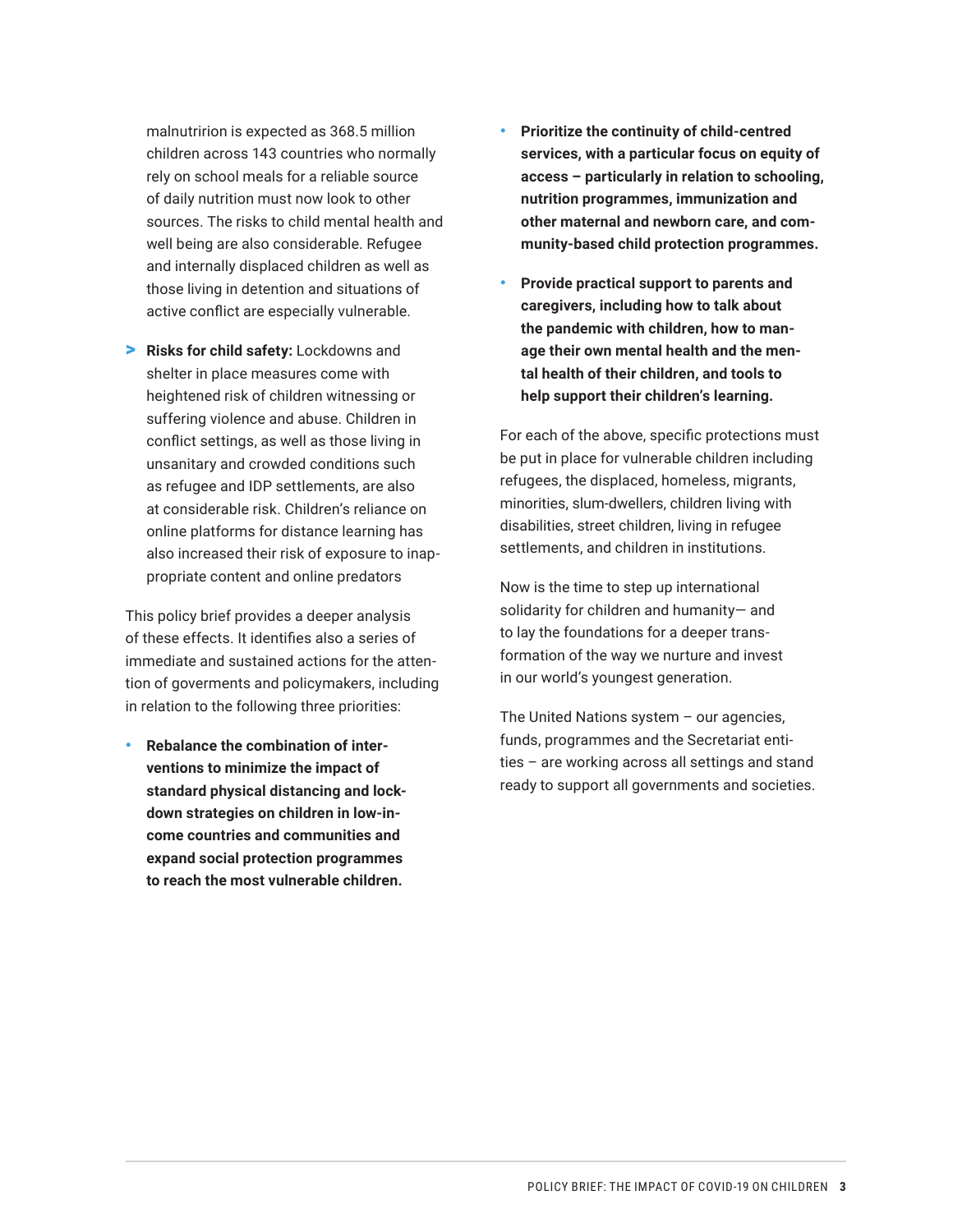# **1. The channels through which COVID-19 affects children**

The COVID-19 pandemic presents the greatest test the world has faced since the Second World War and the formation of the United Nations.

To understand impact on the world's children, it is helpful to distinguish three channels through which their lives are being affected.

#### *The first channel is through infection with the virus.*

Thankfully, children have been largely spared from the severe symptomatic reactions more common among older people—at least to date. Numerous cases of hospitalizations and deaths of children who have succumbed to the virus have been recorded, but these are exceptions and are likely related to prior conditions. Much more common has been for children to tragically lose a parent, family member, or caregiver to COVID-19. The psychosocial impacts of such loss on children should not be overlooked.

*The second channel is through the socioeconomic effects of the virus and related measures to suppress transmission and control the pandemic.* 

As health services become overwhelmed in caring for large numbers of infected patients requiring treatment, children and pregnant women are less able to access standard care.<sup>1</sup> Children of frontline workers have also had to adapt to

alternative childcare arrangements. Children living in areas of armed conflict, who already struggle extensively to access health services may be further excluded from attention and access to the severely stretched health systems. Physical distancing and lockdown measures, restrictions of movement and border closures, and surveillance strategies are all affecting children in myriad ways. Face-to-face child services – schooling, nutrition programmes, maternal and newborn care, immunization services, sexual and reproductive health services, HIV treatment, alternative care facilities, community-based child protection programmes, and case management for children requiring supplementary personalized care, including those living with disabilities, and abuse victims – have often been partially or completely suspended. The impact of the pandemic extends far beyond the sphere of physical health. The pandemic is having profound effects on children's mental well-being, their social development, their safety, their privacy, their economic security, and beyond, as we explore in the following section. Children living in refugee settlements and those living in refugee settlements or other crowded conditions are especially vulnerable. **While children are not the face of this pandemic, its broader impacts on children risk being catastrophic and amongst the most lasting consequences for societies as a whole.**

**<sup>1</sup>** See: [UN Policy Brief on the Impact of COVID-19 on Women](https://www.unwomen.org/-/media/headquarters/attachments/sections/library/publications/2020/policy-brief-the-impact-of-covid-19-on-women-en.pdf?la=en&vs=1406)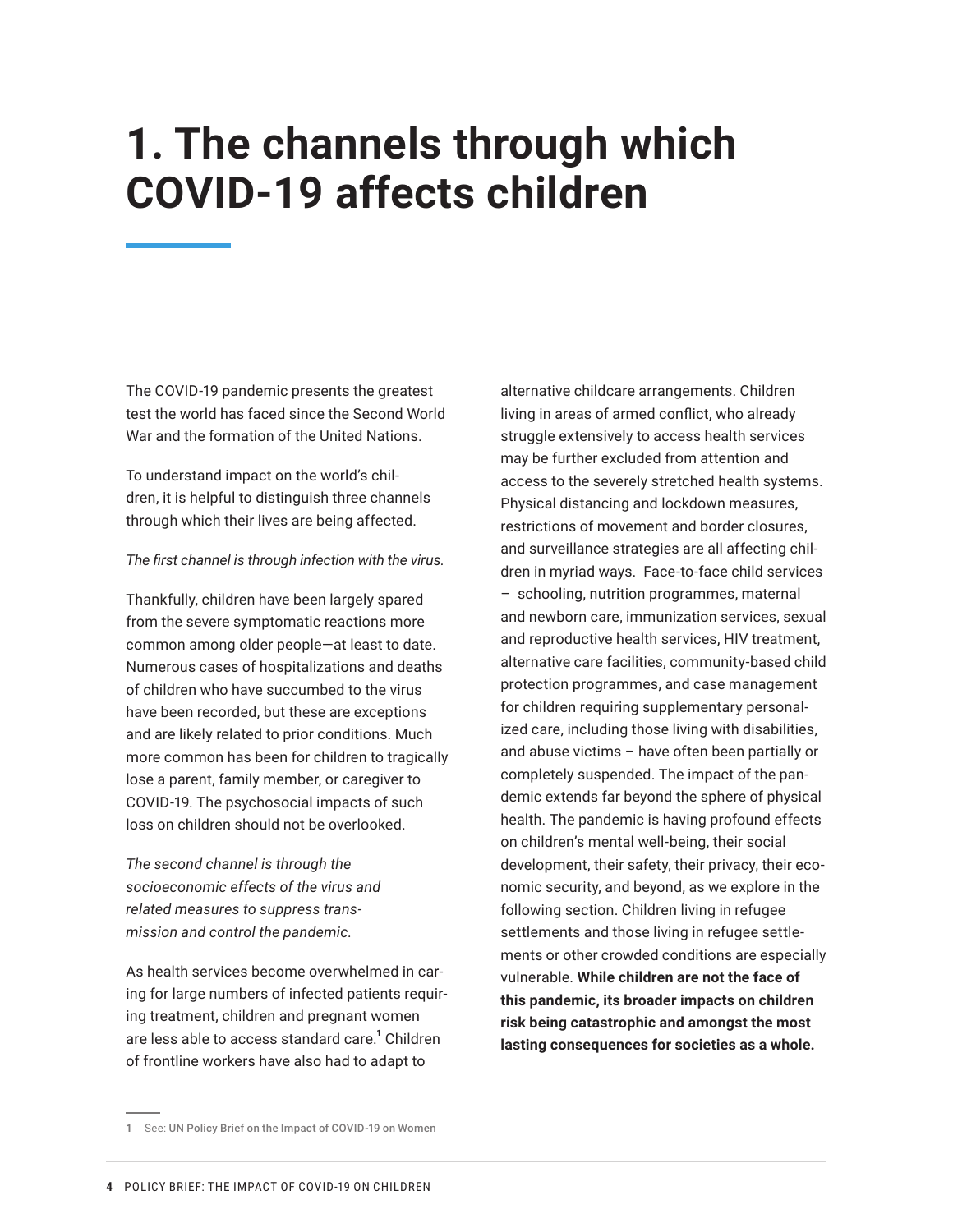*The third channel is the risk that the virus and its response poses to the longer-term efforts to achieve the Sustainable Development Goals and ensure the realization of the rights of all children.* 

Before this crisis, we lived in a world that failed to care adequately for children; where a child under age 15 dies every five seconds; where one in every five children is malnourished (stunted); over half (53%) of 10-year old children in low- and middle-income countries (as high as four in five children in poor countries) can't read and understand simple stories; and one child in four under the age of 5 does not have their birth registered. The longer the current crisis, the more dramatic

the impacts on these children, as economies struggle and government spending is restricted; and the more likely the increase in their numbers. In active conflict situations, the pandemic or pandemic response may increase the push and pull factors for child recruitment, as well as sexual explotation and abduction. **What started as a public health emergency has snowballed into a formidable test for global development and for the prospects of today's young generation.** 

The overall impact of the pandemic on children reflects the combined effects from these three channels, which is the focus of the following section.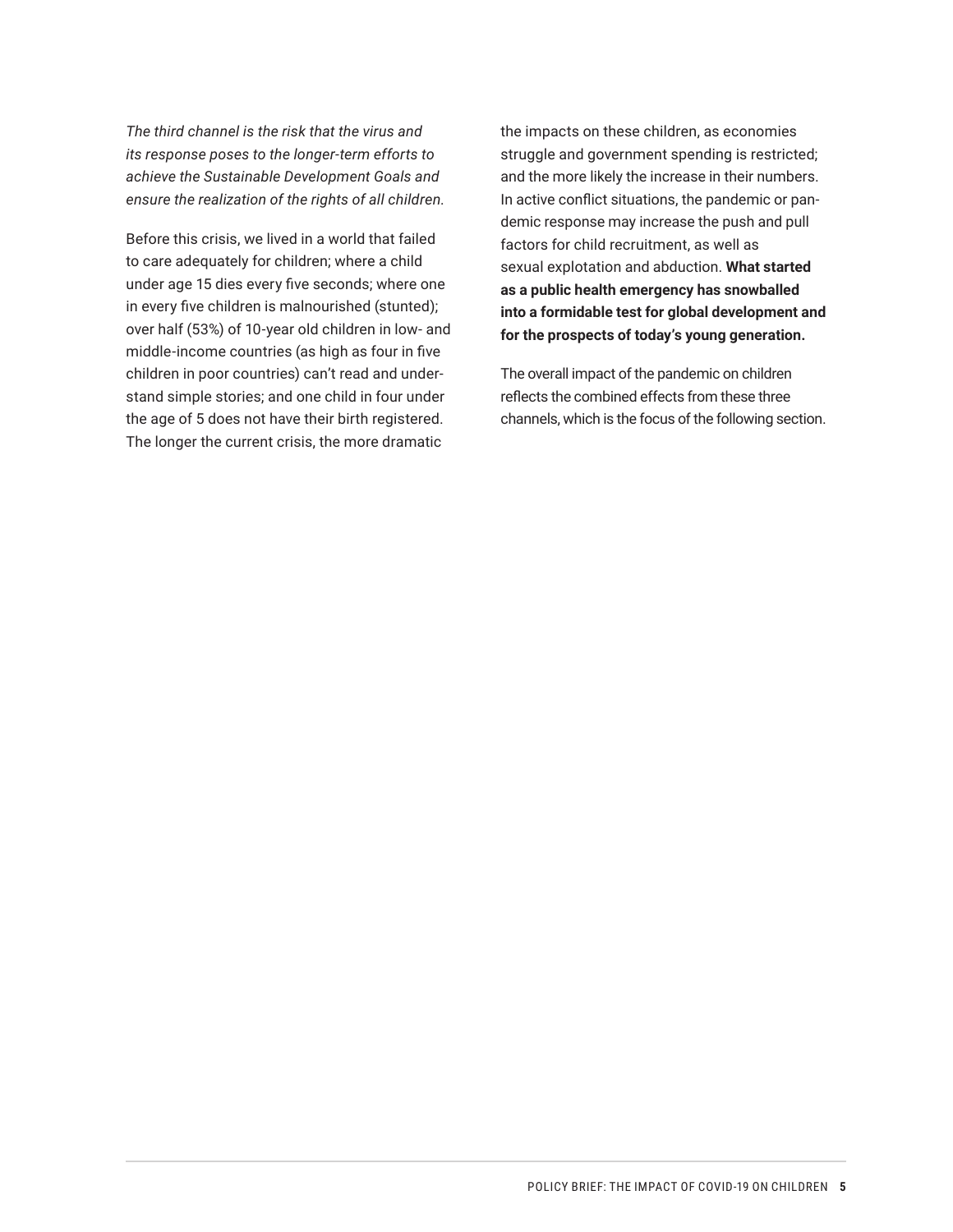# **2. The impacts of COVID-19: dimensions and scale**

Just as there are multiple channels through which the pandemic is affecting children, so there are multiple dimensions to its impact on the young. The effects could be grouped into four parts: 1) falling into poverty; 2) learning; 3) survival and health; and 4) safety.

While it is too soon to quantify the ultimate size of these effects—and decisions by policymakers will play a critical role in determining their scale—it is possible to present some initial estimates and reference points.

### 1. Falling into poverty

The physical distancing and lockdown measures needed to save lives and supress the transmission of the virus have resulted in a significant reduction of economic activity across all major economies and the resultant global recession. The severity of the recession remains to be seen but the socio-economic impacts were laid out in detail in the [title policy brief on the socioeconomic impact] $^2$  . Estimates by the  $IMF<sup>3</sup>$  anticipate global income contracting by 3 percent in 2020, under the assumption that the pandemic recedes in the second half of this year. An already grave situation could easily become much worse if capital outflows from

emerging and developing economies trigger a cascade of disorderly sovereign defaults.

At a household level, the collapse in income threatens the livelihoods of millions of households with children around the world. Inputting the forecasts from the IMF optimistic scenario into an IFPRI poverty model<sup>4</sup> indicates an **increase in extreme poverty (PPP\$1.90 a day) this year of 84 to 132 million people, approximately half of whom are children**, compared to a pre-pandemic counterfactual scenario.

These initial estimates capture only the effects of a global downturn on poor households, ignoring the localized effects of household breadwinners being forced to shelter in place, or migrate back to their rural homes, abandoning their normal livelihoods. Financial diaries from 60 low-income households in the Hrishipara neighbourhood in central Bangladesh capture the sudden collapse of daily incomes when lockdown measures are introduced (see Figure 1).<sup>5</sup> Historically, the burden of such shocks on households have disproportionately been borne by girls.

Such income shocks at the household level, even if only temporary, can have devastating effects on children, particularly those living in poor households with limited assets.

**<sup>2</sup>** [Shared responsibility, global solidarity: UN Report on responding to the socio-economic impacts of COVID-19](https://unsdg.un.org/resources/shared-responsibility-global-solidarity-responding-socio-economic-impacts-covid-19)

**<sup>3</sup>** [World Economic Outlook 2020](https://www.imf.org/en/Publications/WEO/Issues/2020/04/14/weo-april-2020)

**<sup>4</sup>** [IFPRI, 2020](https://www.ifpri.org/blog/how-much-will-global-poverty-increase-because-covid-19)

**<sup>5</sup>** [Hrishipara Daily Diaries, 2020](https://sites.google.com/site/hrishiparadailydiaries/home/corona-virus?authuser=0)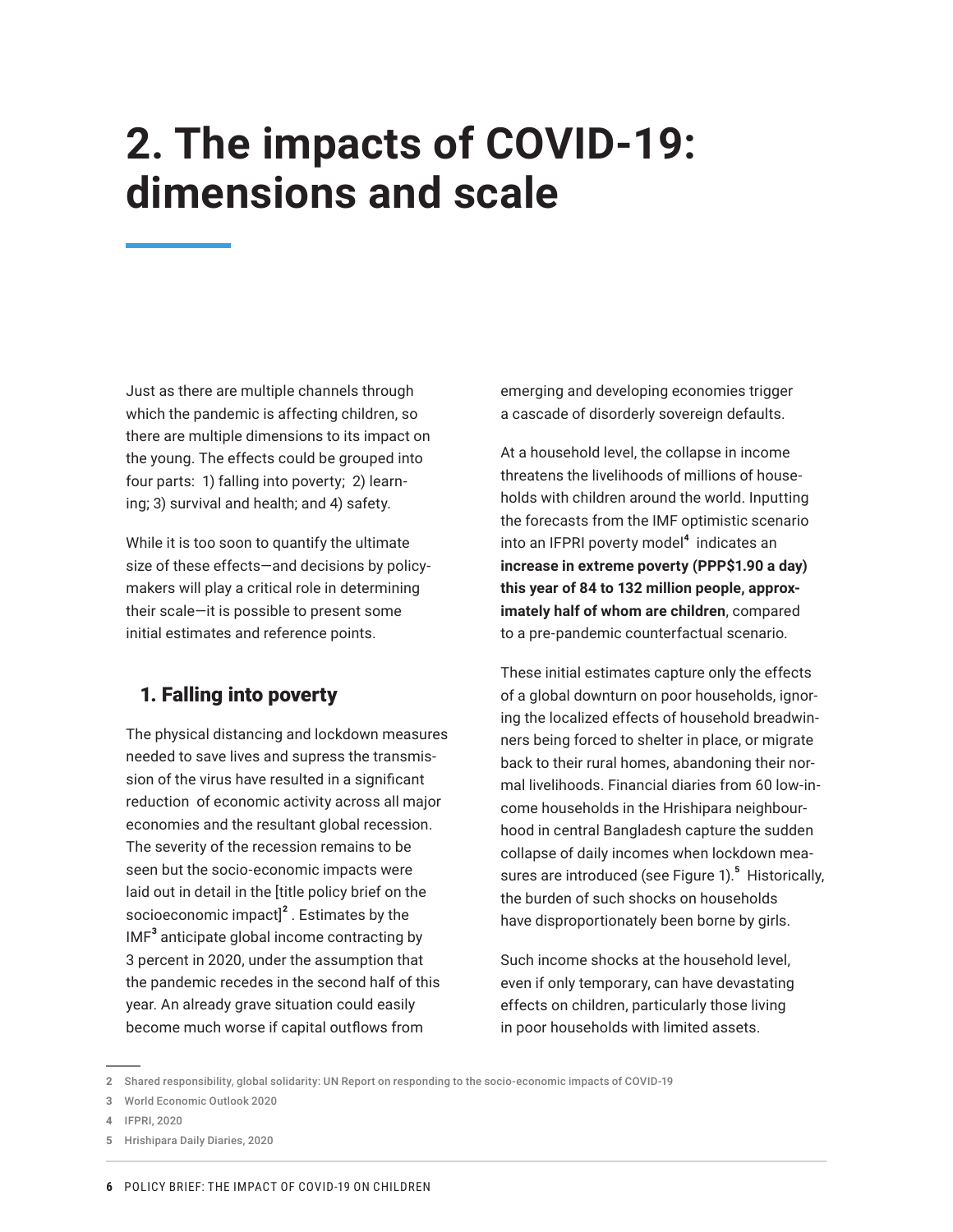

### **FIGURE 1: HRISHIPARA DAILY DIARIES**

Combined total earned net income daily for 60 low-income diarist households, Bangladesh taka (also includes remittances from overseas and welfare payments)

In many countries, we have seen rapid expansions of social assistance programmes to compensate households for lost income. As of 10 April 2020, **126 countries had introduced or adapted social protection measures, of which 83 provide explicit support for children and their families.** <sup>6</sup> However, the coverage of affected families, and of forgone income, is far from complete. The duration of today's lockdowns remains unclear, as is the likelihood of lockdowns being reintroduced in response to future outbreaks of COVID-19.

### 2. Learning

The worldwide closure of schools has no historical precedent. **188 countries have imposed countrywide closures, affecting more than 1.5 billion children and youth** (see Figure 2).<sup>7</sup> In contrast to previous disease outbreaks, school closures have been imposed pre-emptively: in 27 countries closures were introduced before cases of the virus were recorded.<sup>8</sup> With schools

**9** [UNESCO, 2020](https://en.unesco.org/covid19/educationresponse)

in many countries planning for extended lockdowns, at least 58 countries and territories have postponed or rescheduled exams, while 11 countries have cancelled exams altogether.<sup>9</sup>

The potential losses that may accrue in learning for today's young generation, and for the development of their human capital, are hard to fathom. To minimize these losses, many schools are offering distance learning to their pupils. However, this option is only available to some. While more than two-thirds of countries have introduced a national distance learning platform, only 30 percent of low-income countries have done so.<sup>10</sup> Girls have less access to digital technology than boys, which may reduce their access to and participation in on-line learning <sup>11</sup>. Children living in informal settlments, camps with limited infrastructure and no access to internet are particularly impacted. Confinement and movement restrictions may be incentives for parties to conflict to occupy, loot or destroy schools facilities and hospitals; while empty schools may be targeted for military use. Children with

**<sup>6</sup>** [Gentilini et al., 2020](http://www.ugogentilini.net/wp-content/uploads/2020/04/Country-SP-COVID-responses_April10.pdf)

**<sup>7</sup>** [UNESCO, 2020](https://en.unesco.org/covid19/educationresponse)

**<sup>8</sup>** [CGD, 2020](https://www.cgdev.org/blog/schools-out-now-what)

**<sup>10</sup>** [UNESCO, 2020](https://en.unesco.org/covid19/educationresponse/nationalresponses)

**<sup>11</sup>** <https://www.itu.int/en/ITU-D/Statistics/Documents/facts/FactsFigures2019.pdf>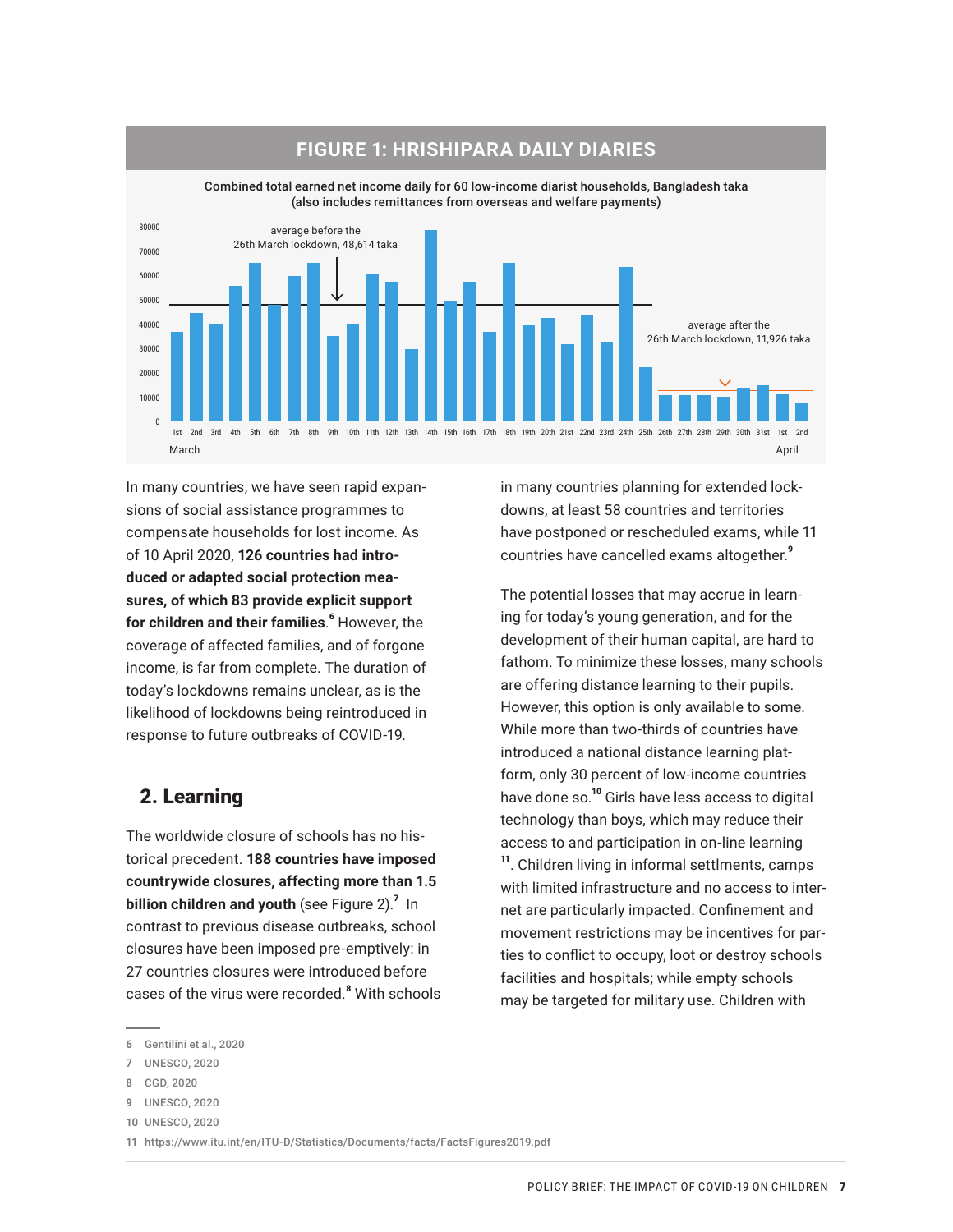

**or acceptance by the United Nations.**

disabilities and special needs are especially hard to serve through distance programmes. The quality and accessibility of distance learning can be expected to vary greatly both across and within countries. Only 15 countries are offering distance instruction in more than one language.<sup>12</sup>

Those losses will be greatest for children who, triggered by the pandemic, drop out of school altogether. That possibility becomes greater the longer schools are closed and the deeper the economic contraction wrought by the pandemic. Experience with HIV in Kenya shows that those children who lose a parent face reduced odds of returning to school.<sup>13</sup> In situations of continuing conflict, children no longer in school may be incentivized to join armed forces or groups, thus perpetuating the cycle of violence.

### 3. Survival and health

The direct impact of COVID-19 infection on children has, to date, been far milder than for other age groups. Preliminary data from observed cases in China and the US suggest that hospitalization rates for symptomatic children are between 10 and 20 times lower than for the middle aged, and 25 and 100 times lower than for the elderly.<sup>14</sup> Of hospitalized patients, children are the least likely to require critical care. The share of symptomatic children who lose their lives to the virus in China has been estimated as 1 in 25,000, which is 30 times less than of the middle aged and 3,000 times less than the elderly. Inferences from these data should nevertheless be made with extreme caution, given the limited coverage of existing datasets, and the varied contexts in

**<sup>12</sup>** [CGD, 2020](https://www.cgdev.org/blog/more-our-database-school-closures-new-education-policies-may-be-increasing-educational)

**<sup>13</sup>** [Evans and Miguel, 2013](http://emiguel.econ.berkeley.edu/research/orphans-and-schooling-in-africa-a-longitudinal-analysis)

**<sup>14</sup>** [Verity et al., 2020](https://www.medrxiv.org/content/10.1101/2020.03.09.20033357v1); [CDC, 2020](https://www.cdc.gov/mmwr/volumes/69/wr/mm6912e2.htm); [CDC, 2020](https://www.cdc.gov/mmwr/volumes/69/wr/mm6914e4.htm). See also [Stoltenberg, 2020](https://www.fhi.no/globalassets/dokumenterfiler/rapporter/2020/the-role-of-children-in-the-transmission-of-sars-cov-2-report-2020.pdf)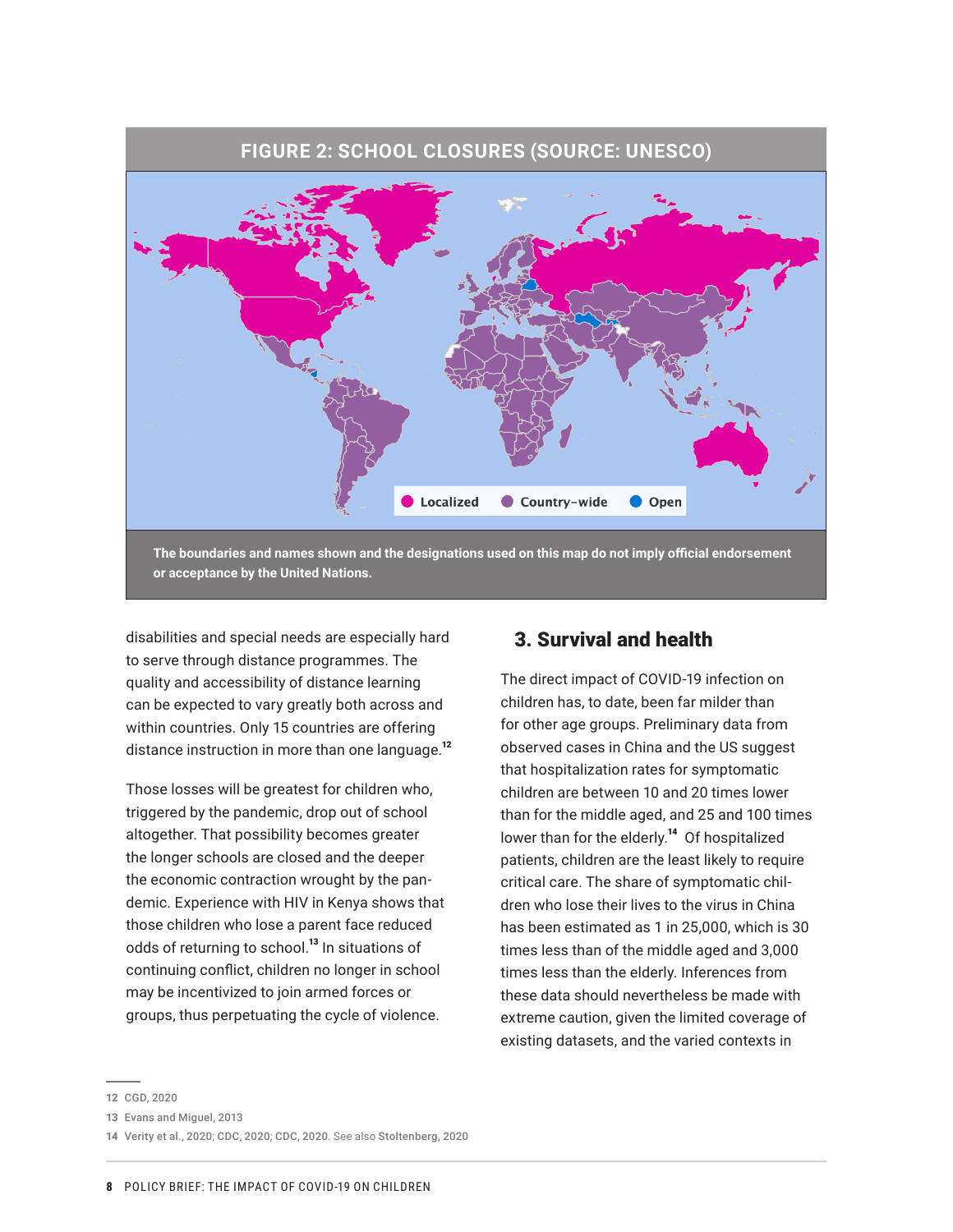which COVID-19 is now at large. The epidemiological impact of the virus can be expected to vary over time and in different contexts.

In contrast to the direct impact of COVID-19, the broader effects of the pandemic on child health are significant. Reduced household income will force poor families to cut back on essential health and food expenditures. Drawing again on the forecast for global economic growth from the IMF and the historical relationship between GDP growth and infant mortality in the developing world<sup>15</sup>, **hundreds of thousands of additional child deaths could occur in 2020** compared to a pre-pandemic counterfactual scenario. This would effectively **reverse the last 2 to 3 years of progress in reducing infant mortality** within a single year.

These estimates focus only on the effects of this year's global recession on child health and do not account for the multiple ways in which health services are being directly disrupted by the pandemic. This includes reduced access to essential reproductive, maternal, newborn and child health interventions, such as antenatal care, skilled attendance at birth, and treatment for pneumonia. It also includes the suspension of all polio vaccination campaigns worldwide, setting back the decades-long effort to eliminate the wild virus from its last two vestiges, Afghanistan and Pakistan, and to tackle recent outbreaks of the vaccine-derived virus in Africa, East Asia and the Pacific. In addition, **measles immunization campaigns have been suspended in at least 23 countries that had cumulatively targeted more than 78 million children** up to the age of 9.<sup>16</sup> Meanwhile, children and adolescents with chronic illnesses, including those living with HIV, are at risk of reduced access to medicines and care.

Child nutrition is a vital concern. **368.5 million children across 143 countries who normally rely on school meals for a reliable source of daily nutrition must now look to other sources**. 17 That challenge is made greater by the economic shock facing households, which will negatively affect the diets of children, pregnant women, and breastfeeding mothers. Additionally, hastily implemented lockdown measures risk disrupting food supply chains and local food markets. If these effects are not quickly resolved they pose potentially grave consequences for food security.

Should schools remain closed and cause girls to drop out, we should also anticipate an increase in teenage pregnancy in the year ahead. A recent meta-analysis of the prevalence and determinants of adolescent pregnancy in Africa found that adolescent girls out of school are more than two times more likely to start childbearing than those who are in school.<sup>18</sup>

Water, sanitation and hygiene (WASH) services are also at risk of disruption by lockdown measures, posing further threats to children's health through water-borne diseases. Over 700 children under five die every day from diarrheal diseases related to inadequate WASH services<sup>19</sup>, and this number could rise sharply if existing services collapse. This is especially alarming given the critical role of hygiene in preventing infection and controlling the spread of COVID-19.

The effects of physical distancing measures and movement restrictions on children's mental health represent another cause for concern. Children today face anxiety about the negative impact of the pandemic on their lives and their communities, and uncertainty regarding the future: how long today's extraordinary circumstances will endure and how the pandemic

**<sup>15</sup>** [Baird et al., 2011](https://openknowledge.worldbank.org/bitstream/handle/10986/4916/rest_a_00084.pdf;sequence=1)

**<sup>16</sup>** UNICEF, 2020

**<sup>17</sup>** [WFP, 2020](https://cdn.wfp.org/2020/school-feeding-map/?_ga=2.201921873.1733416669.1586285970-1859366263.1586285970)

**<sup>18</sup>** [Kassa et al., 2018](https://www.ncbi.nlm.nih.gov/pubmed/30497509)

**<sup>19</sup>** [data.unicef.org](https://data.unicef.org/)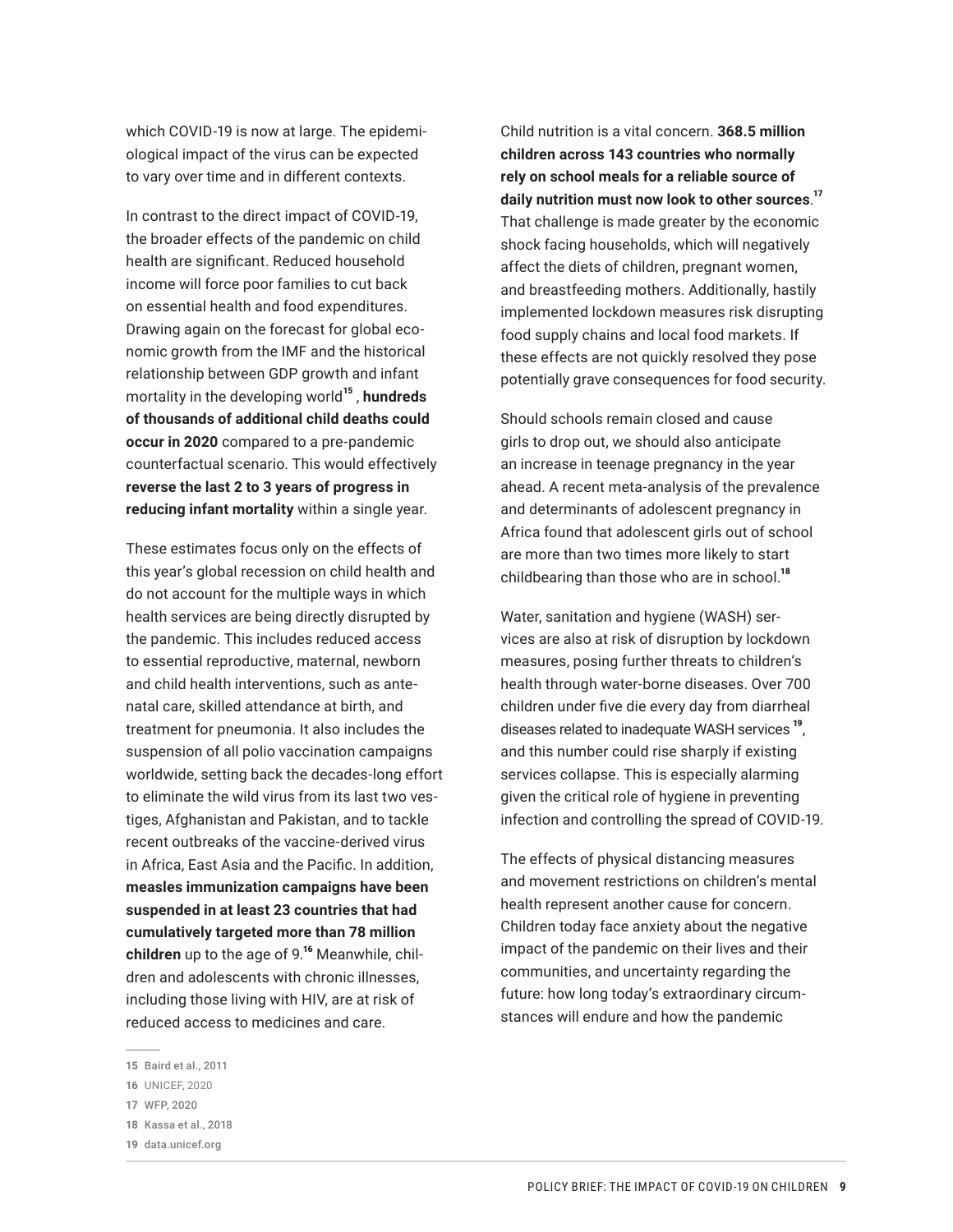will ultimately be resolved. For children facing extreme deprivations, acute stress can impair their cognitive development and trigger longer-term mental health challenges.

## 4. Safety

For most children, home represents a source of security and safety. But for a minority, the opposite is tragically the case. Violence by caregivers is the most common form of violence experienced by children.<sup>20</sup> Children are also often witnesses to domestic violence against women, the rates of which are thought to have increased in many countries, as detailed in the policy brief on the impact of COVID-19 on women<sup>21</sup>. Such acts of violence are more likely to occur while families are confined at home and experiencing intense stress and anxiety. **60 percent of all children worldwide live in countries**  where a full or partial lockdown is in place<sup>22</sup>.

Lockdowns tragically also present an opportunity for child abusers to harm children. Children are rarely in a position to report such egregious acts. Yet, at a time of increased need, children no longer have the same access to teachers to report incidents at home, while social work and related legal and protective services for children are being suspended or scaled back. Children's reliance on online platforms for distance learning has also increased their risk of exposure to inappropriate content and online predators. Growing digitalization magnifies children's vulnerability to harm.

Just as the combined effect of school closures and economic distress is likely to force some children to drop out of school, the same combination can be expected to

compel children into child labour, to become child soldiers, and into child marriage in high-risk countries. Children without parental care are especially vulnerable to exploitation and other negative coping measures.

Poorly planned or executed implementation of containment and mitigation measures present additional risks to children's safety and the violation of their rights, especially when measures to care for the most vulnerable are not also enacted. Enforced shutdowns, curfews and movement restrictions have led to the sudden closure of refugee camps and residential institutions, and the dispersion of slum-dwellers, including children. Surveillance tools deployed to enforce quarantines and social distancing, and to enable contact tracing, have proven to be a powerful tool in controlling the spread of the virus in certain countries, but on occasion have violated children's rights to privacy. This includes the public sharing of personal information of infected children, or sufficient information for their personal identification. These approaches risk winding back legal protections and rights that may prove difficult to recover.

**<sup>20</sup>** [UNICEF, 2017](https://data.unicef.org/resources/a-familiar-face/)

**<sup>21</sup>** [UN Policy Brief on the Impact of COVID-19 on Women](https://www.unwomen.org/-/media/headquarters/attachments/sections/library/publications/2020/policy-brief-the-impact-of-covid-19-on-women-en.pdf?la=en&vs=1406)

**<sup>22</sup>** For data on countries with full or partial lockdown, please see [acaps.org](https://www.acaps.org/); for data on child population, please see [population.un.org](https://www.un.org/en/development/desa/population/index.asp)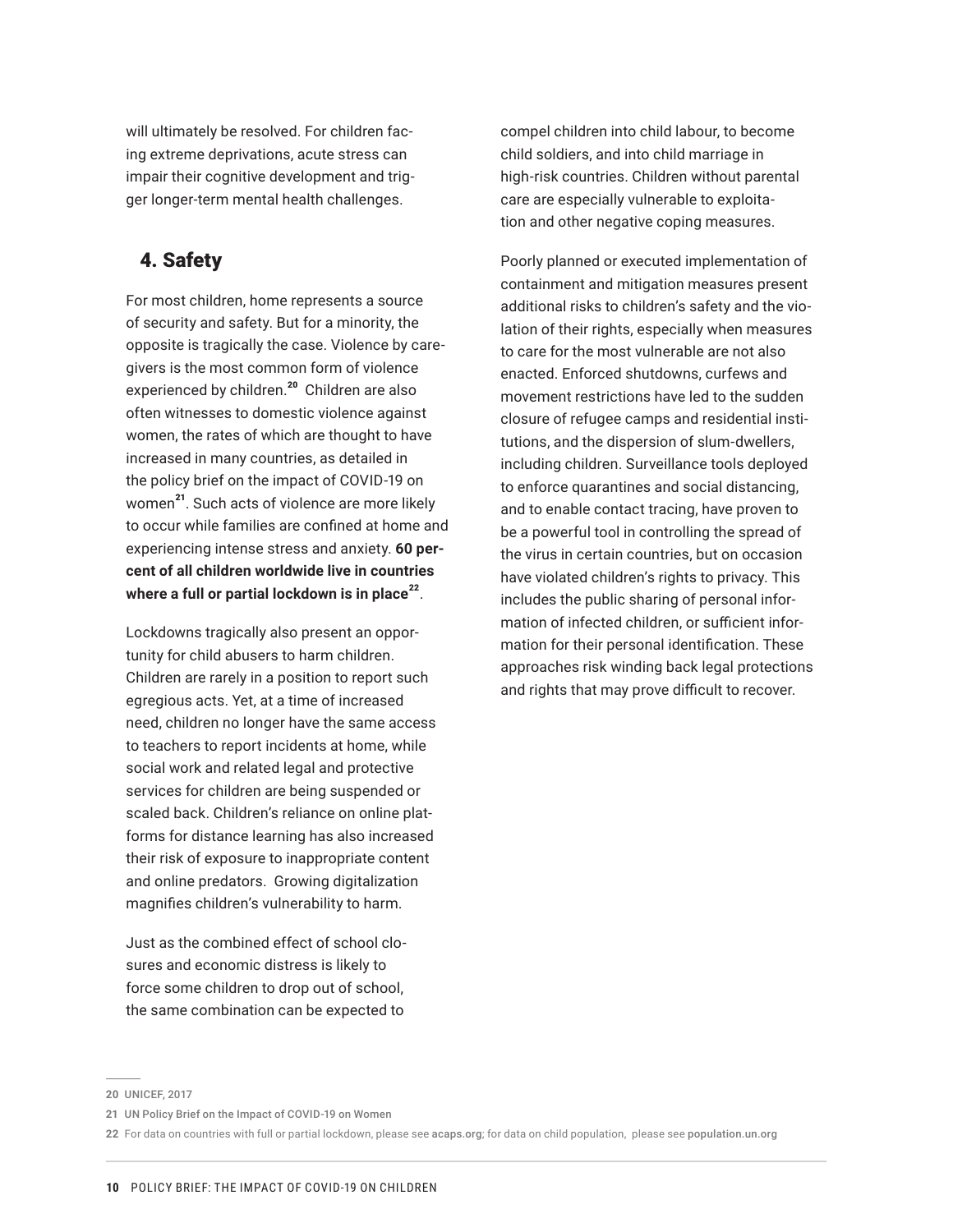# **3. The uneven impact of COVID-19**

The impact of COVID-19 on children's poverty, survival and health, learning, and safety are far-reaching. However, its effects will not be distributed equally. Some children are destined to bear the greatest costs in the absence of mitigating actions. Likewise the timing and duration of the pandemic's effects are a critical factor in assessing what influence they will ultimately have on the trajectory of children's lives.

### Distributional effects

In an era characterized by extreme inequality, the COVID-19 pandemic is a fundamentally disequalizing event. Its effects are expected to be most damaging for children in the poorest countries, on the poorest households within countries, and on girls within poorest households. This poses a monumental challenge to the principle underpinning the Sustainable Development Goals to leave no-one behind.

Low-income countries and countries where conflicts are waged are least able to weather the effects of a global recession and localized shutdowns given the large share of productive activity that occurs in the informal sector and weaker social protection systems. Those same countries lack the infrastructure to roll out sophisticated distance-learning solutions, have

weaker health systems, a smaller social service workforce, less accessible WASH facilities, and are further from universal immunization. Poor households have less secure sources of income and fewer assets, less access to healthcare and more co-morbidities, and fewer tools to connect to distance learning whether a television, a radio, or an online device, and are more likely to pull children out of schools.

The world's poorest children already face a precarious existence and the disproportionate effects of the pandemic on their lives pose a genuine threat to their survival and development. It is therefore critically important that physical distancing and lockdown strategies are adapted in low-income settings to avoid depriving poor households from being able to sustain their livelihoods or to compensate them for their losses, and to secure food markets on which these households and their children depend.

### Vulnerable children

In addition to poor children, there are other vulnerable child populations for whom the effects of the pandemic risk being especially severe and whose protection warrants special attention.<sup>23</sup>

**<sup>24</sup>** <https://unstats.un.org/sdgs/report/2019/goal-11/>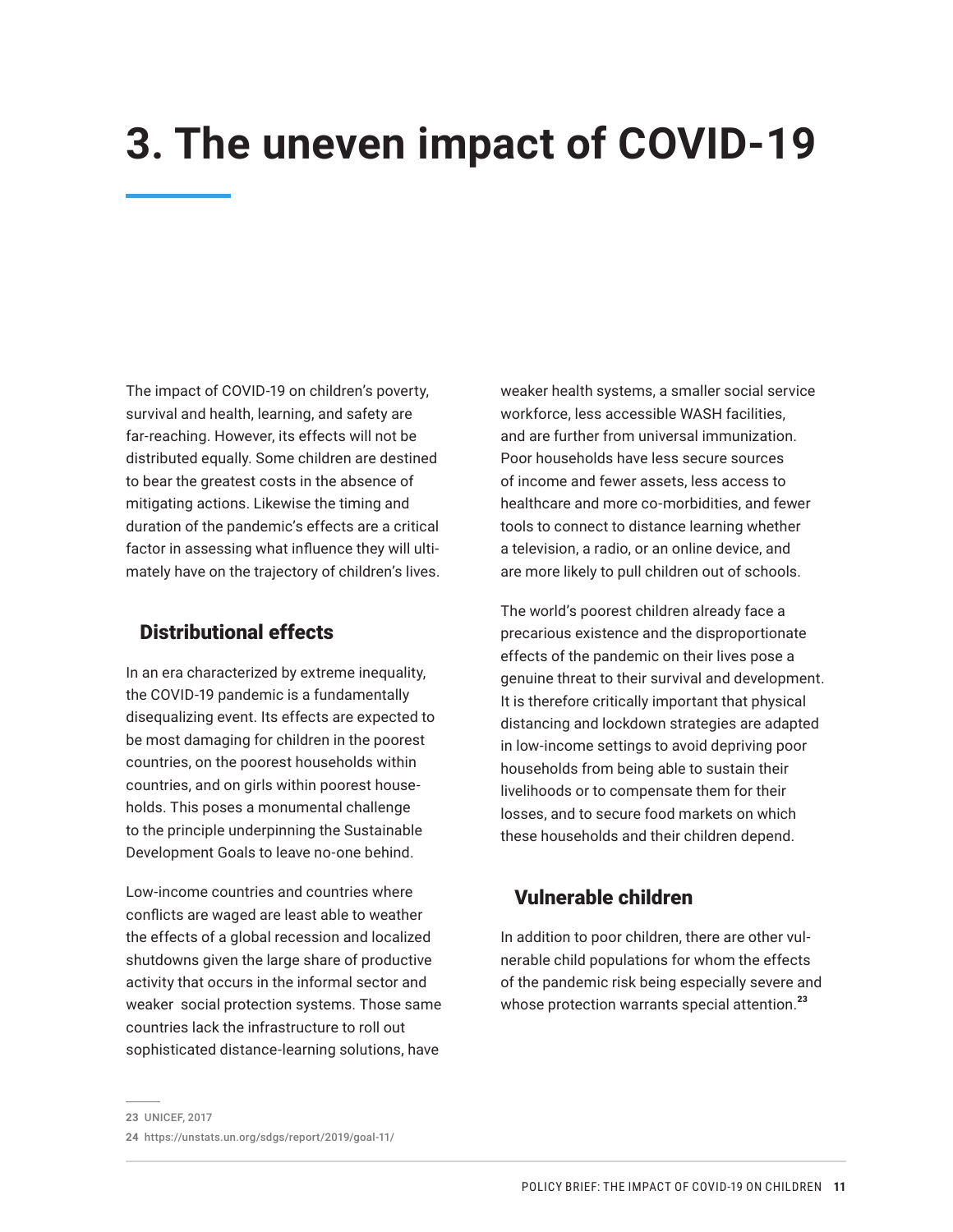A billion people worldwide live in slums, informal settlements and inadequate housing<sup>24</sup>. Standard physical distancing and lockdown measures risk accelerating the spread of the pandemic among these populations, who often lack piped water and hand-washing facilities at home, and rely on communal sanitation facilities. Those same measures again risk destroying the livelihoods of these people, with severe effects for their children. The enforcement of movement restrictions and physical distancing measures can serve as a cover for discrimination and violence against these and other vulnerable children.

Of the world's 13 million child refugees, those who reside in camps or crowded settlements face similar challenges. They, along with a million child asylum-seekers and 17 million internally displaced children worldwide, are among those most likely to be excluded from social protection, and to be negatively affected by movement restrictions that may keep them obtaining a more secure status.

Children with disabilities are among those most dependent on face-to-face services—including health, education and protection—which have been suspended as part of social distancing and lockdown measures. They are least likely to benefit from distance learning solutions.

Children living in institutions and detention – including child migrants – face a different kind of vulnerability. Their continued care is easily put in jeopardy at a time of crisis.

Children living in places of active conflict also deserve urgent support. Contested authority over these settings poses self-evident challenges for instituting measures to control and mitigate the spread of the virus. Lockdown measures risk ensnaring children in unsafe situations.

### Longer-term effects

The ultimate impact of the crisis on children hinges on how much time it will take for the pandemic to end. A longer struggle to contain the virus not only prolongs the pain caused by the pandemic, but raises the prospect that the pandemic's impact will have lingering or persistent effects on children.

For instance, the longer economies are on shutdown, the less likely they are to "snap back". At the household level, struggling families will increasingly see breadwinners lose their jobs or be forced to sell productive assets in order to survive, with long-running consequences for child poverty. The same holds true for other impacts of the pandemic. The longer schools remain closed, the less likely children are to catch up on learning and essential life skills that support a healthy transition to adulthood. The longer immunization campaigns are suspended, the greater and more costly will be the struggle to eliminate polio and to manage measles outbreaks.

For children caught at the apex of this crisis, there is a genuine prospect that its effects will permanently alter their lives. Children facing acute deprivation in nutrition, protection or stimulation, or periods of prolonged exposure to toxic stress, during the critical window of early childhood development are likely to develop lifelong challenges as their neurological development is impaired. Children who drop out of school will face not only a higher risk of child marriage, child labour, and teenage pregnancies, but will see their lifetime earnings potential precipitously fall. Children who experience family breakdowns during this period of heightened stress risk losing the sense of support and security on which children's wellbeing depends.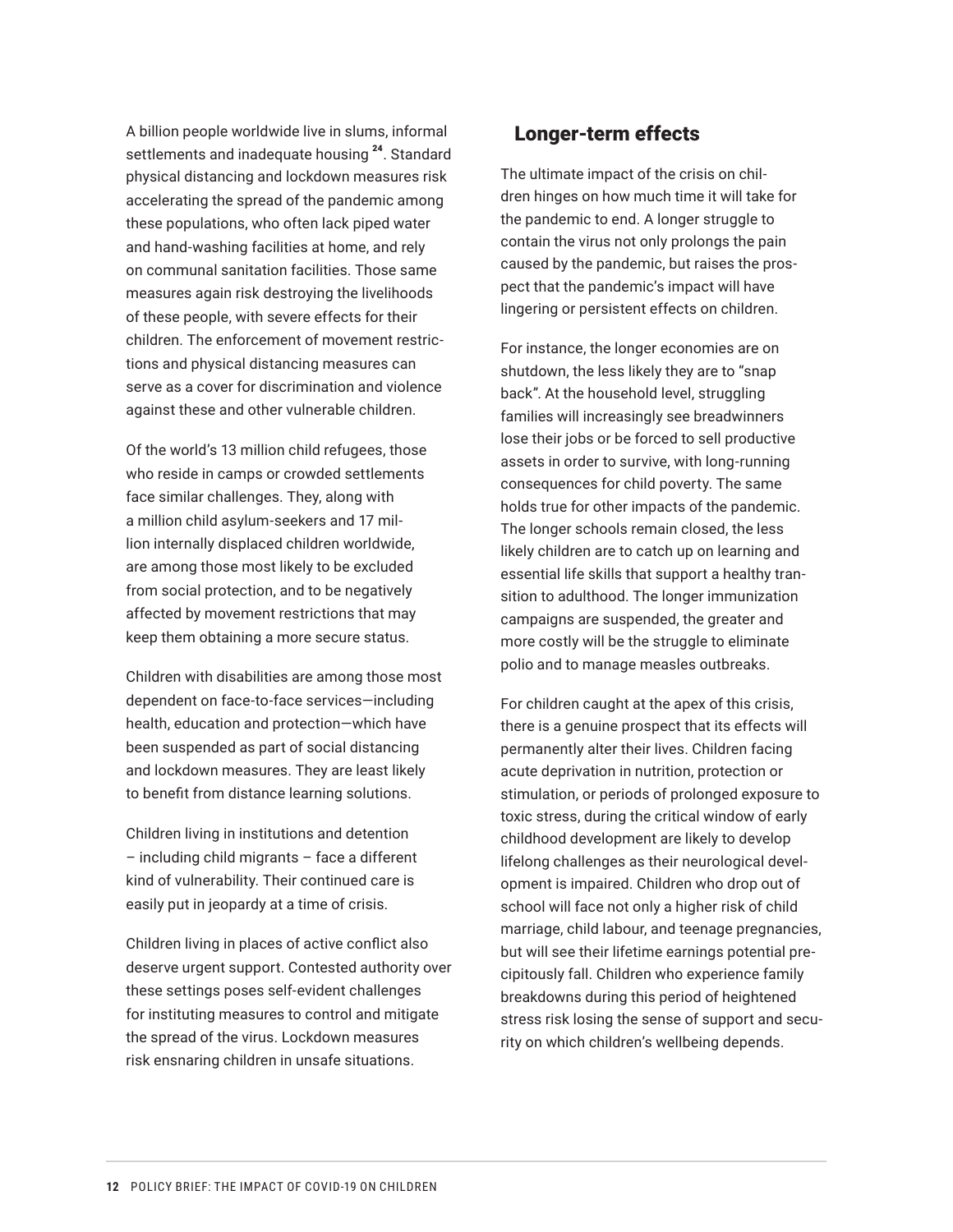### TEXTBOX: THE IMPACT OF THE EBOLA EPIDEMIC ON CHILDREN

While the epidemiological characteristics of Ebola and COVID-19 vary significantly, the containment and mitigation measures deployed to contain their spread have many similarities. Consequently, the Ebola epidemic provides compelling and recent evidence of the socioeconomic impacts that play out in low-income settings during a public health emergency.

- > Returning to school: In heavily disrupted villages in Sierra Leone, school enrolment rates for girls aged 12 to 17 fell from 50 to 34 percent. $^{25}$
- > Health access: The number of in-hospital deliveries and C-sections in Sierra Leone decreased by over 20 percent during the outbreak. This was largely due to the closing of private and non-profit hospitals. The number of women's fourth antenatal care visits dropped by 27 percent.<sup>26</sup>
- > Immunization: The proportion of Liberian children under 1 who were fully immunized fell from 73 percent before the epidemic, to 36 percent during the epidemic, and recovered only partially to 53 percent by the end of 2015. Measles cases in Liberian children under 5 rose, likely due to the lapse in vaccination programs. The mean number of monthly cases of measles rose from 12 before the epidemic to 60 immediately afterwards.<sup>27</sup>
- > Child health: In a study of 45 public health facilities in Guinea, the number of children under 5 seen for acute respiratory infections fell by 58 percent at hospitals and by 23 percent at health centres between

November 2013 and November 2014. Over the same period, the number of children seen for diarrhoea fell by 60 percent at hospitals and 25 percent at health centres.<sup>28</sup>

- > Child nutrition: In one Ebola-affected district in Sierra Leone, the number of children diagnosed with severe acute malnutrition increased from 1.5 percent before the outbreak to 3.5 percent after the outbreak.<sup>29</sup>
- > Teenage pregnancies: In Sierra Leone, the chance of pregnancy for girls aged 12 to 17 was 11 percent higher in villages heavily disrupted by Ebola than in villages lightly disrupted. This was driven by out-of-wedlock pregnancies.<sup>30</sup>
- > Sexual violence: 55 percent of children in focus groups said that they thought violence against children in their community had risen during or after the epidemic. $31$
- > Birth registration: An estimated 70,000 births went unregistered in Liberia due to the outbreak; only 700 children's births were registered between January and May 2015. 32
- > Loss of caregiver: At least 16,600 children lost a parent or caregiver, while 3,600 lost both parents. 33

**26** [Ribacke et al., 2016](https://www.povertyactionlab.org/sites/default/files/publications/The-Economic-Lives-of-Young-Women_ELA_SL_Bandiera-et-al_Dec2018.pdf); [UNICEF, 2014](https://scholar.google.com/scholar_lookup?title=Sierra%20Leone%20Health%20Facilities%20Survey%202014%3A%20Assessing%20the%20Impact%20of%20the%20EVD%20Outbreak%20on%20Sierra%20Leone%27s%20Health%20System&publication_year=2014)

- **31** [Risso-Gill and Finnegan, 2015](https://www.savethechildren.org/content/dam/global/reports/emergency-humanitarian-response/ebola-rec-sierraleone.pdf)
- **32** [UNICEF, 2015](https://www.unicef.org/media/media_82699.html)
- **33** [UNICEF, 2015](https://www.un.org/africarenewal/news/more-16000-children-lost-parents-or-caregivers-ebola-many-are-taken-communities-unicef)

**<sup>25</sup>** [Bandiera et al., 2018](https://www.povertyactionlab.org/sites/default/files/publications/The-Economic-Lives-of-Young-Women_ELA_SL_Bandiera-et-al_Dec2018.pdf)

**<sup>27</sup>** [Wesseh et al., 2017](https://www.ncbi.nlm.nih.gov/pmc/articles/PMC5515569/)

**<sup>28</sup>** [Barden-O'Fallon et al., 2015](https://www.ncbi.nlm.nih.gov/pmc/articles/PMC4542265/)

**<sup>29</sup>** [Kamara et al., 2017](https://www.ncbi.nlm.nih.gov/pmc/articles/PMC4542265/)

**<sup>30</sup>** [Bandiera et al., 2018](https://www.povertyactionlab.org/sites/default/files/publications/The-Economic-Lives-of-Young-Women_ELA_SL_Bandiera-et-al_Dec2018.pdf)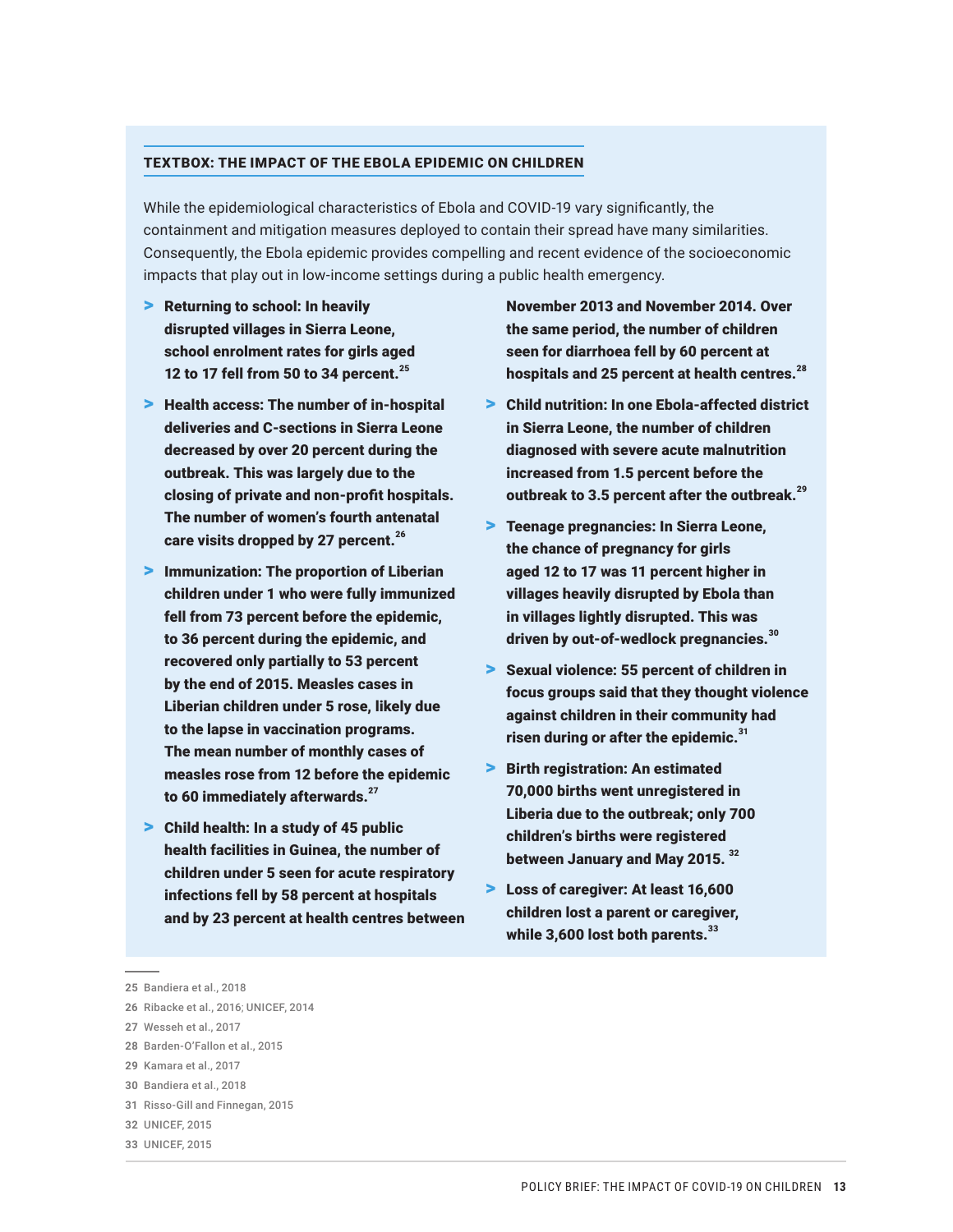# **4. Doing everything possible to minimize risks and impacts – Information, solidarity and action**

The COVID-19 pandemic is potentially catastrophic for many children around the world. Its impact risks unravelling global progress across several of the Sustainable Development Goals for children, putting already ambitious targets out of sight. Put simply, we cannot afford to let this happen.

Avoiding this outcome will require progress on three fronts.

- **1. More information:** An optimal response to COVID-19, balancing multiple risks to save the most lives, can only be made if our models are expanded to capture the different dimensions of the pandemic, including those that affect children. We need a rapid accumulation of data on the scale and nature of impacts among children—including specifically girls, families and communities. We need to know more about the unknowns.
- **2. More solidarity:** The COVID-19 pandemic is a test of our solidarity: within local communities, the scientific research community, and the community of nations. Children offer a common cause that can stoke a greater sense of unity among people. Moreover, adolescents have a powerful role to play in engendering this spirit as many are already demonstrating throughout the world—whether through volunteering their help within communities, or combating

stigma, xenophobia and discrimination online. Solidarity is necessary, too, in active conflict situations where responding to the Secretary-General's global ceasfire call would only allow the world to focus together on the true fight – against COVID-19.

**3. More action:** Governments around the world are taking wide-ranging actions to contain and mitigate the pandemic. Building on best practices already adopted by several governments, those actions need to be adapted to reflect the local context, and accompanied by additional steps to counter unintended effects on children to ensure children's wellbeing both during the pandemic and after it ends.

In this context, governments and partners should consider the following measures to help minimize the negative effects of this crisis on children:

- > The **immediate rollout or expansion of social assistance to families, preferably through the use of universal child grants** which offer a simple and proven tool for shielding children from extreme poverty.
- > The **urgent securing of food supply chains and local food markets**, to protect children from a food security crisis.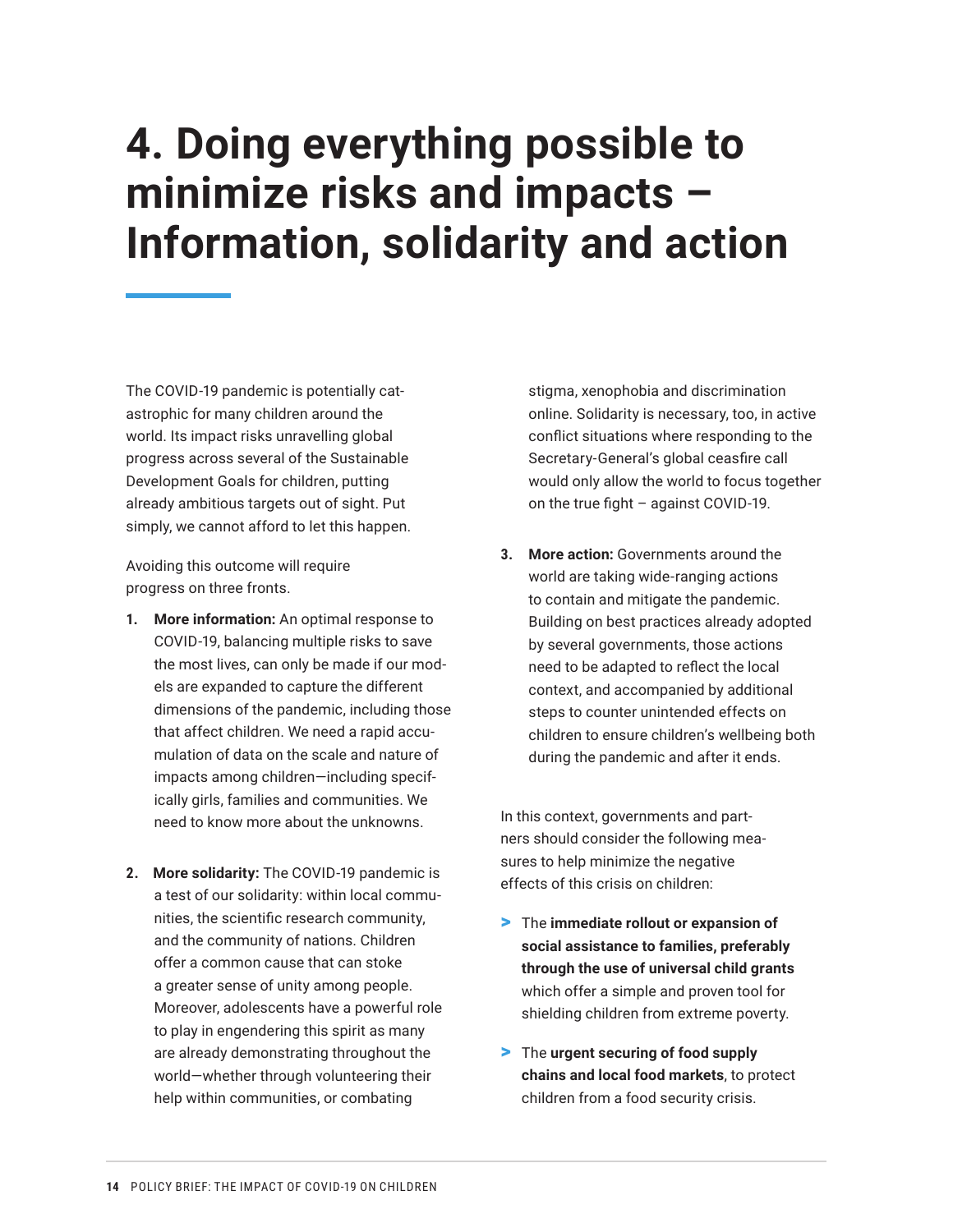- > Urgent **adaptation of standard physical distancing and lockdown strategies** in low-income settings, especially in urban areas, refugee settlements and places affected by active conflicts, which will otherwise exacerbate the negative impacts of the pandemic on children. While optimal adaptations will depend on the setting, a guiding principle will be to rebalance the combination of interventions— testing, physical distancing, contact tracing, public hygiene, movement restrictions—to reflect the characteristics, capacities and resources of each environment.
- > **Prioritizing the continuity of child-centred services, with a particular focus on equity of access.** These services include schooling, nutrition programmes, maternal and newborn care, immunization services, sexual and reproductive health services, HIV treatment, mental health and psychosocial services, birth registration, community-based child protection programmes, and case management for children requiring supplementary personalized care, including those living with disabilities, and abuse victims. Maintaining continuity of services during a pandemic, particularly in countries already experiencing a humanitarian crisis, will require policymakers to seize this moment to:
	- Protect children from violence, abuse or exploitation, and classify core child-protection services as essential;
	- Transform service delivery approaches that currently fall short, including those for slum-dwellers and children on the move;
	- Make game-changing investments in broadband access and digital public goods that support learning, alongside complementary investments in digital literacy and regulations that ensure

children's privacy, data protection and safety online while also taking more energetic steps to protect children from online child sexual exploitation and abuse, as well as other online harms;

- Build resilient and adaptable service delivery systems that are better able to withstand the next crisis; and
- Learn alongside others by partnering with initiatives, such as the COVID-19 Global Education Coalition, which is supporting governments to enhance and scale up equitable learning during school closures.
- > **Putting in place specific protections for vulnerable children**, including migrants, the displaced, refugees, minorities, slum-dwellers, children living with disabilities, children living in refugee settlements, and children in institutions. This should include banning the arrest or detention of children for violating directives relating to COVID-19; ensuring any child that has been arrested or detained is immediately returned to his or her family; and releasing children in detention, whenever possible.
- > **Providing practical support to parents and caregivers**, including how to talk about the pandemic with children, how to manage their own mental health and the mental health of their children, and tools to help support their children's learning.
- > **Prioritizing the restoration of child services as lockdown measures wind down.**
- > **Ensuring that children, adolescents and young people have access to COVID-19 testing, treatment and vaccines** as and when they become available.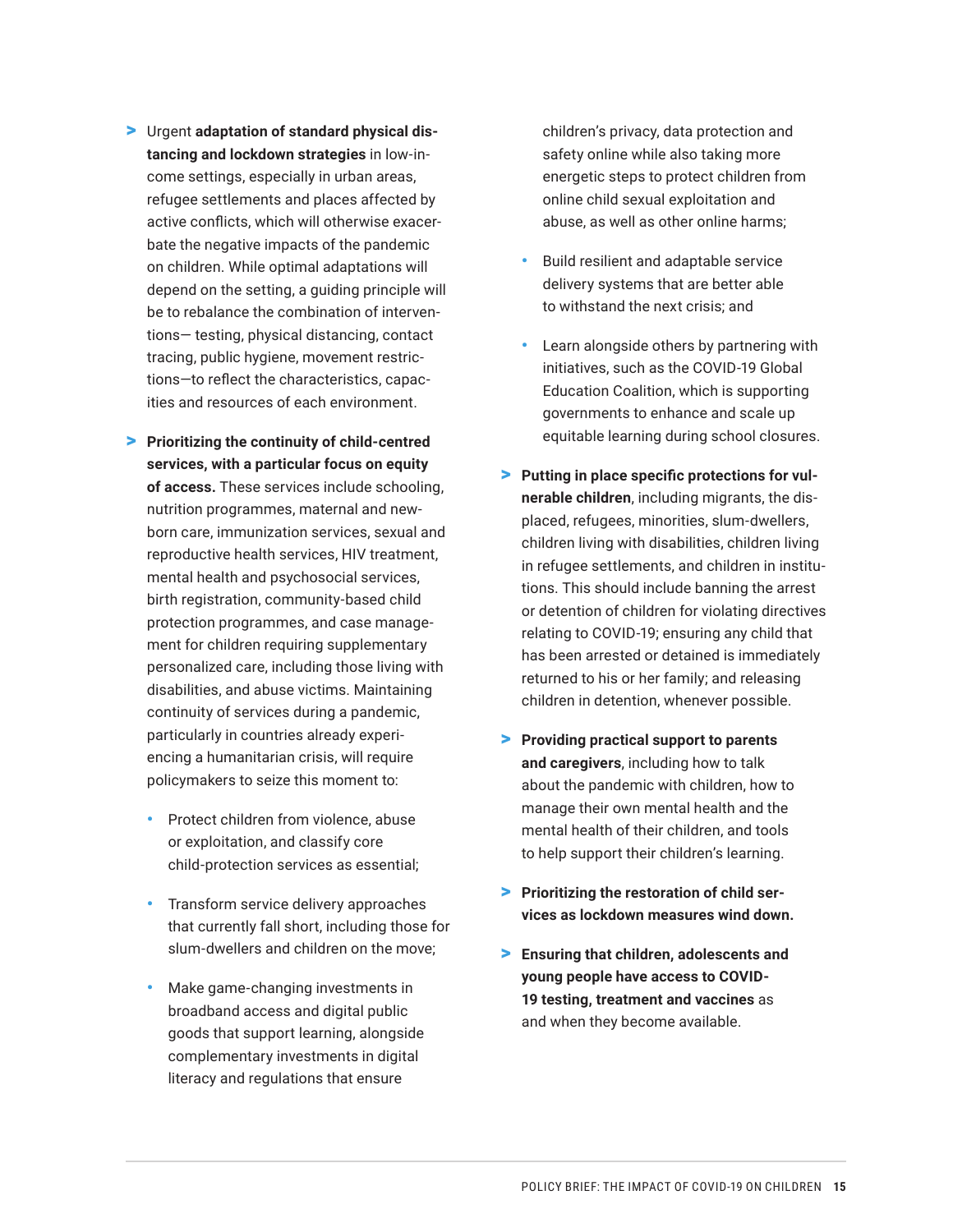#### WHAT IS THE UN DOING TO HELP?

- > Policy support and normative guidance on all aspects of pandemic response
- > Design of programmes to sustain child-centered services and to mitigate the negative impacts of the virus, and containment and mitigation measures, on children
- > Advocacy and public information to educate policymakers and citizens on realizing child rights and wellbeing during the pandemic
- > Monitoring of the situation of children and the services on which they depend, with a particular focus on the most vulnerable children
- > Global supply of critical commodities for children, both related to COVID-19 and beyond